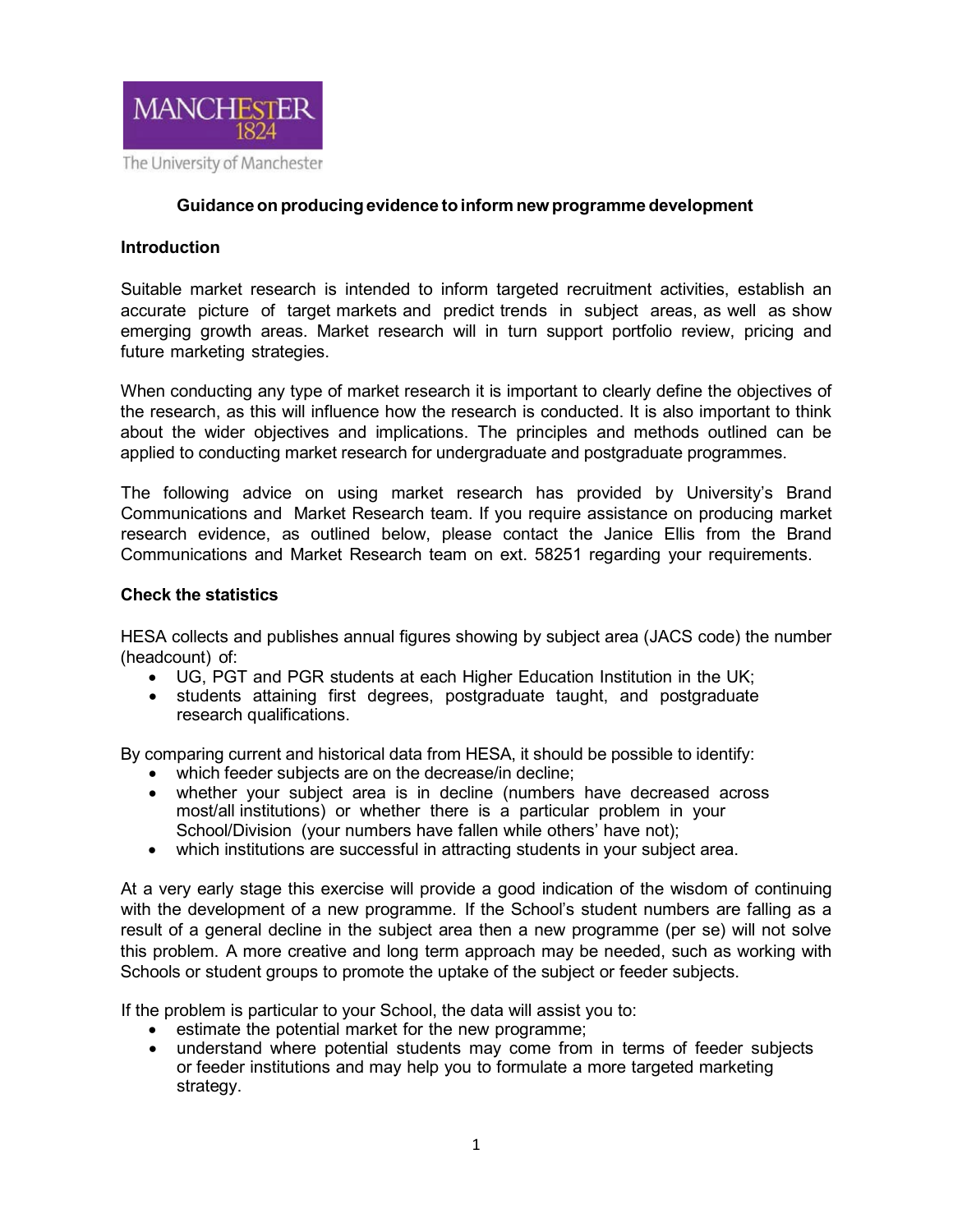The identification of institutions that are more successful in this subject area will provide a useful starting point for an analysis of the competition (see below):

## **How to access the HESA data**

Total figures (i.e. for the UK, not broken down by institution) of qualifications obtained and subjects studied are available free online from [www.hesa.ac.uk](http://www.hesa.ac.uk/) Detailed figures (by institution and by subject area down to JACS level) are available to purchase from the same site.

Internally, the Planning Support Office produces an annual report of the HESA data by academic cost centre, showing figures for the University of Manchester and for 'peer institutions' from the Russell Group. The report is distributed to Faculties and should be readily available within your Faculty/School.

# **How toaccess Universityof Manchesterdata**

Admissions data for students at The University of Manchester is collated from the HESA data by Student Admissions and Administration. Information can be found on the management information website at:

[https://xorg.manchester.ac.uk/sites/sra/MI/Pages/Welcome.aspx\\*](https://xorg.manchester.ac.uk/sites/sra/MI/Pages/Welcome.aspx)

Undergraduate data can be found at: [https://xorg.manchester.ac.uk/sites/sra/MI/Pages/UG](https://xorg.manchester.ac.uk/sites/sra/MI/Pages/UG-admissions-data.aspx)[admissions-data.aspx\\*](https://xorg.manchester.ac.uk/sites/sra/MI/Pages/UG-admissions-data.aspx)

Postgraduate data can be found at: [https://xorg.manchester.ac.uk/sites/sra/MI/Pages/PG-](https://xorg.manchester.ac.uk/sites/sra/MI/Pages/PG-Admissions-Data.aspx)[Admissions-Data.aspx](https://xorg.manchester.ac.uk/sites/sra/MI/Pages/PG-Admissions-Data.aspx)\*

\* Please note that you will need to apply for access to the Student Admissions and Administration Sharepoint site to access these documents.

## **Obtain feedback from your own students**

Surveying your own (current) students on existing programmes is perhaps the easiest (and cheapest) way to acquire an understanding of why your programmes may be missing the mark and how they might be improved.

Such surveys fall into three categories:

- an 'exit survey' of each student as they near completion of the programme to assess how they found the programme
	- o what did they like and dislike about the programme?
	- o how could it have been better?
	- o did it meet their expectations/match the prospectus?
	- $\circ$  would they recommend the programme to others (why/why not)?
- a 'decliner' survey with applicants who receive but turn down an offer for a programme to identify their reasons for choosing an alternative programme/institution
	- o which programme/institution did they choose instead and why?
	- o what would have made our programme more attractive?

in the case of PGT programmes, a survey of your own graduates who have chosen a PGT programme at another institution to discover why they did not continue their studies at Manchester

o which programme/institution did they choose instead and why?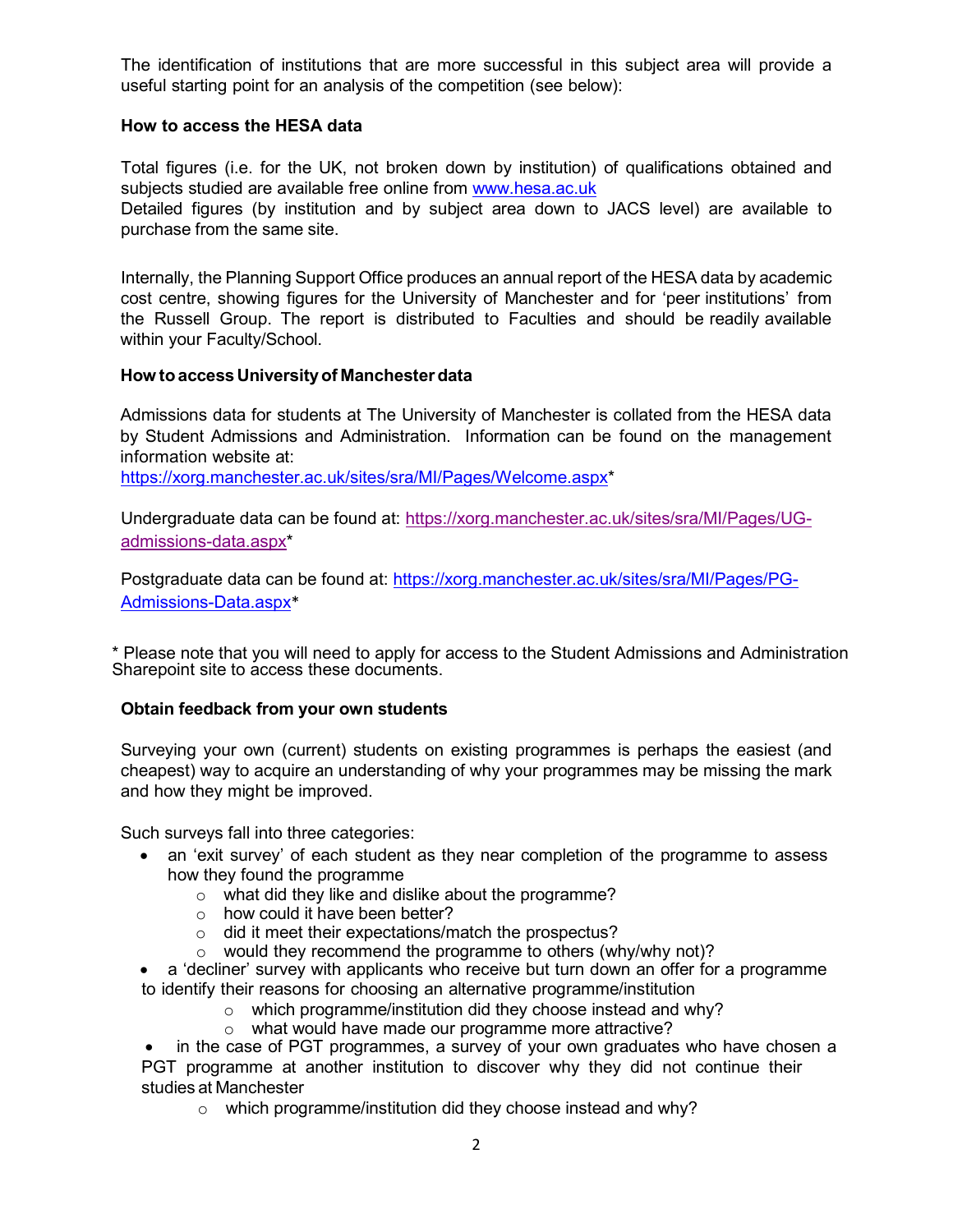o what would have made our programme more attractive?

To obtain the best benefit from student feedback it would be an ongoing and continuous process, with exit and decliner surveys being conducted every year, and findings and suggestions constantly feeding in to programme review and improvement. If this is not possible, or while it is being implemented, the benefits of informal feedback (by personally asking your students what they think) should not be overlooked.

Existing students can also be used to obtain reactions to and feedback on proposals for new programmes, either informally or by conducting discussion groups.

The Brand Communications and Market Research Team can provide further information and advice on how to conduct exit and decliner surveys, and to assess student perceptions of the suitability and attractiveness of proposed new programmes.

# **Identify competitor institutions and find out what they offer**

The first two stages or research tasks as outlined above should identify (and possibly rank) the main competitor institutions. Further sources include:

- league tables: The Times Higher Education (THES) supplement, The Guardian newspaper, the Virgin and Push guides;
	- [www.ucas.com](http://www.ucas.com/) and [www.prospects.ac.uk](https://www.prospects.ac.uk/) provide lists of undergraduate and postgraduate courses (respectively) at UK institutions.

If there are a large number of competitor institutions for your subject area, it may be necessary to prioritise or select a manageable number before moving to the analysis stage. The HESA statistics and student feedback should now prove useful.

Once competitor institutions are identified, it is relatively easy to obtain fairly detailed information about their programmes by:

- visiting the institution's web-site;
- ordering a copy of their prospectus.

A comparison or overview of competitor programmes will help you to:

- Assess the market potential for your own proposed programme:
	- $\circ$  Is there a gap in the market?
	- $\circ$   $\,$  Can you provide something not currently on offer?
	- $\circ$  Are there so many programmes in this area that it is difficult to see how yours would survive/attract any students?
- Understand what differentiates your programme from your competitors (your unique selling points);
- Improve your proposed programme:
	- what can be learnt from competitors' programmes especially those that are successful in attracting students?

An Excel spreadsheet or Access database are useful tools to assist in compiling an overview or summary of the programmes on offer.

At this stage it may again be useful to call upon your own students to provide feedback on the programmes of competitor institutions and how they compare to your proposed or existing programmes.

## **Consider further research**